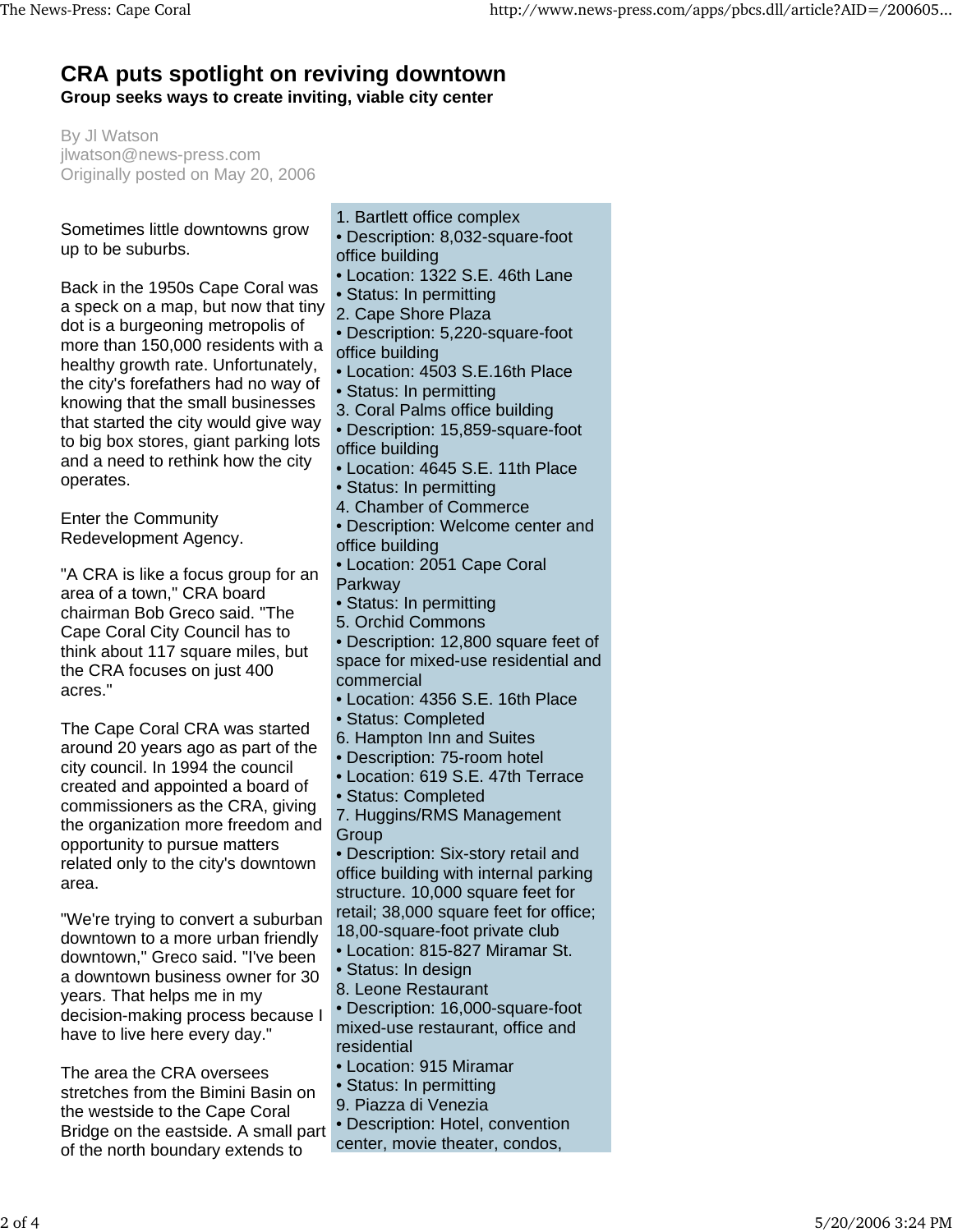parking garage • Location: Four blocks from Coronado to Triton Court • Status: In design and land acquisition 10. Terraces at Rosa Vista • Description: 22,216-square-foot office building • Location: 452 S.E. 47th Terrace • Status: Permit issued 11. Cape Villagio • Description: Mixed-use, 236 residential condominiums; 60,000 square-foot office; 60,000-square-foot commercial space • Location: Southeast 47th Street, Southeast 17th Place and Southeast 46th Lane • Status: In permitting 12. Cape Vincent • Description: 236 residential units and 46,000-square-foot retail and restaurant space on 8 acres • Location: Bimini Basin • Status: In design and land acquisition 13. Coronado Terrace • Description: Mixed-use 28,000-square-foot office and retail; 80 condominium units; 130 structured parking spaces • Location: Coronado Parkway and 47th Terrace • Status: In permitting 14. Village Square • Description: 156 residential units; 330,000-square-foot office, residential and commercial space; 1,056 parking spaces • Location: Cape Coral Parkway between Southeast 8th Court and Southeast 9th Place • Status: In design and land acquisition **DELIVERING YOUR WORLD** ▶ Subscribe to The News-Press ► Signup for breaking or daily email news Southeast 44th Street but most of it runs along Southeast 46th Lane. The southern boundary jogs from Waikiki and Del Prado to Miramar. The area is home to about 1,000 area business with about 3,500 employees. The board addresses numerous issues, including lot size, diversity of ownership, defective or inadequate street layouts, low property values, sidewalk placement and new development, all of which affect the people who work and live downtown. The board does not have the authority to create codes and laws. Rather, it makes recommendations to the city council and developers. It's up to the council to pass ordinances, and to developers to voluntarily adhere to any suggestions that haven't been adopted by the city as part of the code structure. The vision is to make the area one where people can comfortably live, work and play, CRA Executive Director Suzanne Kuehn said. "It's really about taking the whole downtown and making it accessible to everyone," she said. Kuehn, who spent 19 years working on community redevelopment in Daytona Beach, joined the CRA in January 2005. Since then, she has worked to bring the vision of what the downtown could look like in the future to Cape Coral residents and business owners. "It's an incredible master plan," she said. "It completely transforms the city into almost a European vision." Kuehn has been at the forefront of meeting with members of the

**Printer friendly version** community at large to sell the vision

**Email this article** 

and assure residents that the plan is meant for everyone, from small

business owners to future

residents.